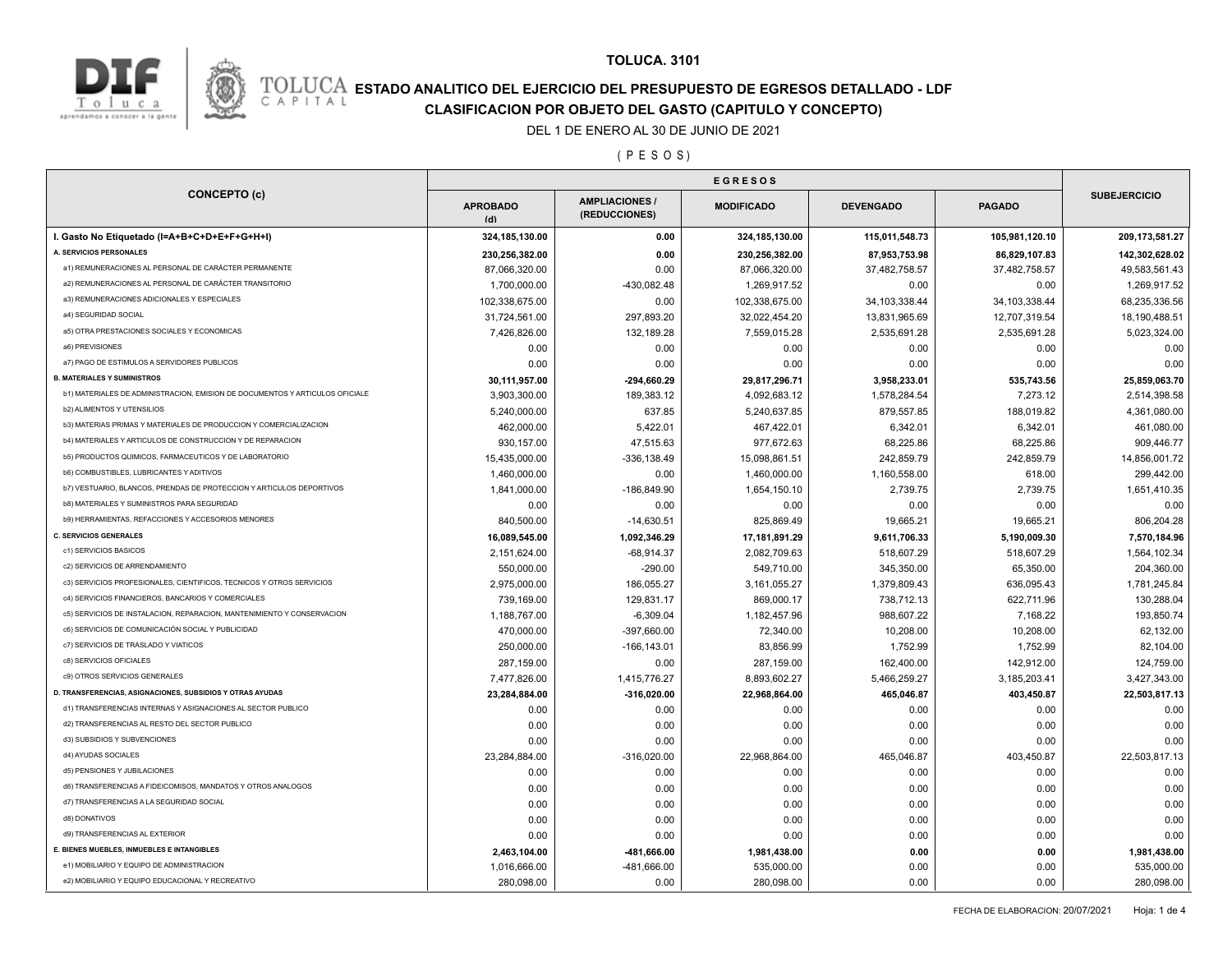



## **TOLUCA. 3101**

## **ESTADO ANALITICO DEL EJERCICIO DEL PRESUPUESTO DE EGRESOS DETALLADO - LDF**<br>CAPITAL CIASIFICACION POR OBJETO DEL GASTO (CAPITULO Y CONCEPTO) **CLASIFICACION POR OBJETO DEL GASTO (CAPITULO Y CONCEPTO)**

#### DEL 1 DE ENERO AL 30 DE JUNIO DE 2021

( P E S O S )

| <b>CONCEPTO (c)</b>                                                                                            | <b>APROBADO</b><br>(d) | <b>AMPLIACIONES /</b><br>(REDUCCIONES) | <b>MODIFICADO</b> | <b>DEVENGADO</b> | <b>PAGADO</b> | <b>SUBEJERCICIO</b> |
|----------------------------------------------------------------------------------------------------------------|------------------------|----------------------------------------|-------------------|------------------|---------------|---------------------|
| e3) EQUIPO E INSTRUMENTAL MEDICO Y DE LABORATORIO                                                              | 700,000.00             | 0.00                                   | 700,000.00        | 0.00             | 0.00          | 700,000.00          |
| e4) VEHICULOS Y EQUIPO DE TRANSPORTE                                                                           | 0.00                   | 0.00                                   | 0.00              | 0.00             | 0.00          | 0.00                |
| e5) EQUIPO DE DEFENSA Y SEGURIDAD                                                                              | 0.00                   | 0.00                                   | 0.00              | 0.00             | 0.00          | 0.00                |
| e6) MAQUINARIA, OTROS EQUIPOS Y HERRAMIENTAS                                                                   | 460,940.00             | 0.00                                   | 460,940.00        | 0.00             | 0.00          | 460,940.00          |
| e7) ACTIVOS BIOLOGICOS                                                                                         | 0.00                   | 0.00                                   | 0.00              | 0.00             | 0.00          | 0.00                |
| e8) BIENES INMUEBLES                                                                                           | 0.00                   | 0.00                                   | 0.00              | 0.00             | 0.00          | 0.00                |
| e9) ACTIVOS INTANGIBLES                                                                                        | 5,400.00               | 0.00                                   | 5,400.00          | 0.00             | 0.00          | 5,400.00            |
| <b>F. INVERSION PUBLICA</b>                                                                                    | 5,000,000.00           | 0.00                                   | 5,000,000.00      | 0.00             | 0.00          | 5,000,000.00        |
| f1) OBRA PUBLICA EN BIENES DE DOMINIO PUBLICO                                                                  | 0.00                   | 0.00                                   | 0.00              | 0.00             | 0.00          | 0.00                |
| f2) OBRA PUBLICA EN BIENES PROPIOS                                                                             | 5,000,000.00           | 0.00                                   | 5,000,000.00      | 0.00             | 0.00          | 5,000,000.00        |
| f3) PROYECTOS PRODUCTIVOS Y ACCIONES DE FOMENTO                                                                | 0.00                   | 0.00                                   | 0.00              | 0.00             | 0.00          | 0.00                |
| G. INVERSIONES FINANCIERAS Y OTRAS PROVISIONES                                                                 | 0.00                   | 0.00                                   | 0.00              | 0.00             | 0.00          | 0.00                |
| g1) INVERSIONES PARA EL FOMENTO DE ACTIVIDADES PRODUCTIVAS                                                     | 0.00                   | 0.00                                   | 0.00              | 0.00             | 0.00          | 0.00                |
| g2) ACCIONES Y PARTICIPACIONES DE CAPITAL                                                                      | 0.00                   | 0.00                                   | 0.00              | 0.00             | 0.00          | 0.00                |
| g3) COMPRA DE TITULOS Y VALORES                                                                                | 0.00                   | 0.00                                   | 0.00              | 0.00             | 0.00          | 0.00                |
| g4) CONCESION DE PRESTAMOS                                                                                     | 0.00                   | 0.00                                   | 0.00              | 0.00             | 0.00          | 0.00                |
| g5) INVERSIONES EN FIDEICOMISOS, MANDATOS Y OTROS ANALOGOS<br>FIDEICOMISO DE DESASTRES NATURALES (INFORMATIVO) | 0.00                   | 0.00                                   | 0.00              | 0.00             | 0.00          | 0.00                |
| g6) OTRAS INVERSIONES FINANCIERAS                                                                              | 0.00                   | 0.00                                   | 0.00              | 0.00             | 0.00          | 0.00                |
| g7) PROVISIONES PARA CONTINGENCIAS Y OTRAS EROGACIONES ESPECIALES                                              | 0.00                   | 0.00                                   | 0.00              | 0.00             | 0.00          | 0.00                |
| H. PARTICIPACIONES Y APORTACIONES                                                                              | 0.00                   | 0.00                                   | 0.00              | 0.00             | 0.00          | 0.00                |
| h1) PARTICIPACIONES                                                                                            | 0.00                   | 0.00                                   | 0.00              | 0.00             | 0.00          | 0.00                |
| h2) APORTACIONES                                                                                               | 0.00                   | 0.00                                   | 0.00              | 0.00             | 0.00          | 0.00                |
| h3) CONVENIOS                                                                                                  | 0.00                   | 0.00                                   | 0.00              | 0.00             | 0.00          | 0.00                |
| I. DEUDA PUBLICA                                                                                               | 16,979,258.00          | 0.00                                   | 16,979,258.00     | 13,022,808.54    | 13,022,808.54 | 3,956,449.46        |
| i1) AMORTIZACION DE LA DEUDA PUBLICA                                                                           | 0.00                   | 0.00                                   | 0.00              | 0.00             | 0.00          | 0.00                |
| i2) INTERESES DE LA DEUDA PUBLICA                                                                              | 0.00                   | 0.00                                   | 0.00              | 0.00             | 0.00          | 0.00                |
| i3) COMISIONES DE LA DEUDA PUBLICA                                                                             | 0.00                   | 0.00                                   | 0.00              | 0.00             | 0.00          | 0.00                |
| i4) GASTOS DE LA DEUDA PUBLICA                                                                                 | 0.00                   | 0.00                                   | 0.00              | 0.00             | 0.00          | 0.00                |
| i5) COSTO POR COBERTURAS                                                                                       | 0.00                   | 0.00                                   | 0.00              | 0.00             | 0.00          | 0.00                |
| i6) APOYOS FINANCIEROS                                                                                         | 0.00                   | 0.00                                   | 0.00              | 0.00             | 0.00          | 0.00                |
| i7) ADEUDOS DE EJERCICIOS FISCALES ANTERIORES (ADEFAS)                                                         | 16,979,258.00          | 0.00                                   | 16,979,258.00     | 13,022,808.54    | 13,022,808.54 | 3,956,449.46        |
| II. Gasto Etiquetado (II=A+B+C+D+E+F+G+H+I)                                                                    | 0.00                   | 0.00                                   | 0.00              | 0.00             | 0.00          | 0.00                |
| <b>A. SERVICIOS PERSONALES</b>                                                                                 | 0.00                   | 0.00                                   | 0.00              | 0.00             | 0.00          | 0.00                |
| a1) REMUNERACIONES AL PERSONAL DE CARÁCTER PERMANENTE                                                          | 0.00                   | 0.00                                   | 0.00              | 0.00             | 0.00          | 0.00                |
| a2) REMUNERACIONES AL PERSONAL DE CARÁCTER TRANSITORIO                                                         | 0.00                   | 0.00                                   | 0.00              | 0.00             | 0.00          | 0.00                |
| a3) REMUNERACIONES ADICIONALES Y ESPECIALES                                                                    | 0.00                   | 0.00                                   | 0.00              | 0.00             | 0.00          | 0.00                |
| a4) SEGURIDAD SOCIAL                                                                                           | 0.00                   | 0.00                                   | 0.00              | 0.00             | 0.00          | 0.00                |
| a5) OTRA PRESTACIONES SOCIALES Y ECONOMICAS                                                                    | 0.00                   | 0.00                                   | 0.00              | 0.00             | 0.00          | 0.00                |
| a6) PREVISIONES                                                                                                | 0.00                   | 0.00                                   | 0.00              | 0.00             | 0.00          | 0.00                |
| a7) PAGO DE ESTIMULOS A SERVIDORES PUBLICOS                                                                    | 0.00                   | 0.00                                   | 0.00              | 0.00             | 0.00          | 0.00                |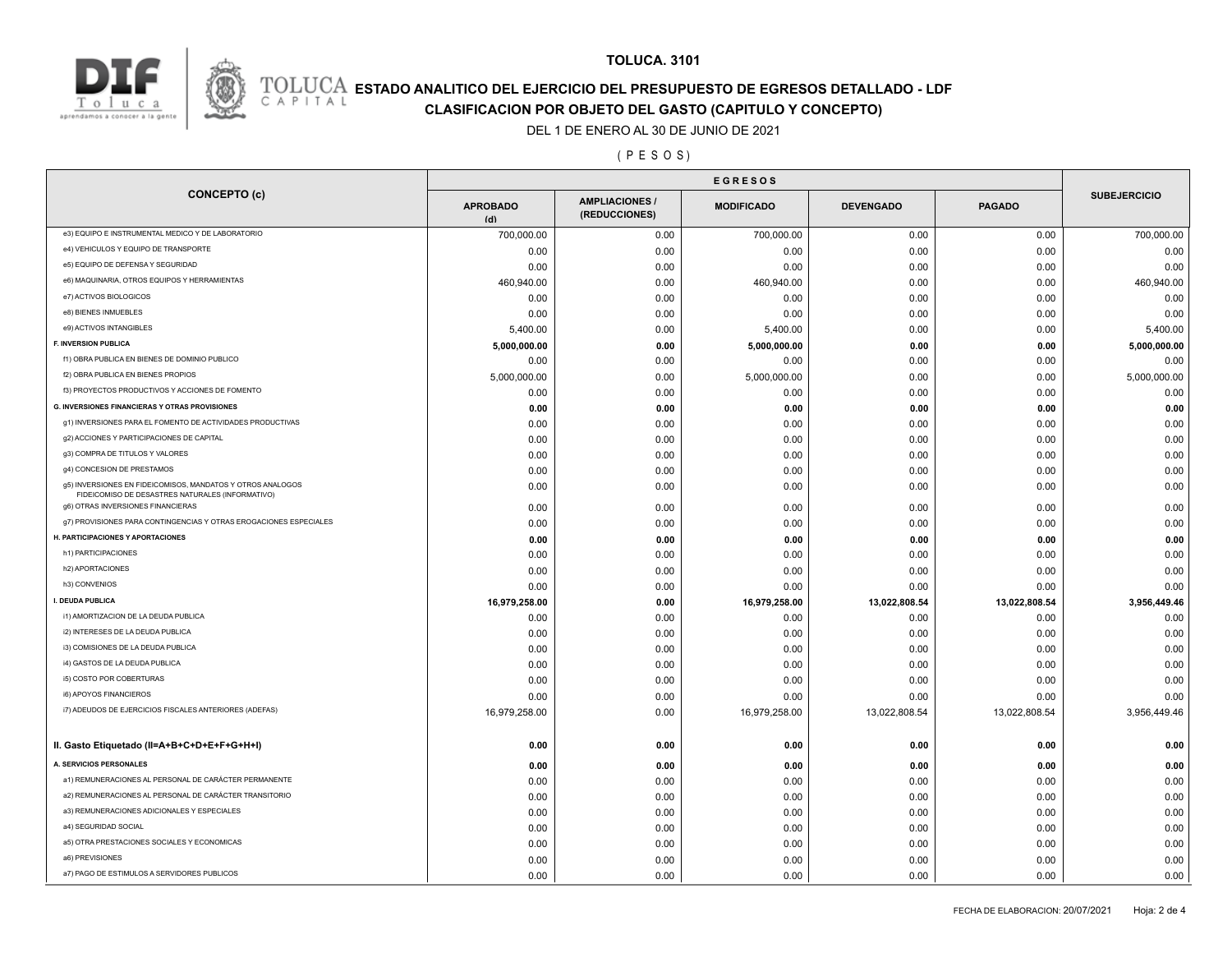

# **TOLUCA. 3101**

# **ESTADO ANALITICO DEL EJERCICIO DEL PRESUPUESTO DE EGRESOS DETALLADO - LDF**<br>CAPITAL CIASIFICACION POR OBJETO DEL GASTO (CAPITULO Y CONCEPTO)

**CLASIFICACION POR OBJETO DEL GASTO (CAPITULO Y CONCEPTO)**

DEL 1 DE ENERO AL 30 DE JUNIO DE 2021

( P E S O S )

| <b>CONCEPTO (c)</b>                                                          |                        |                                        |                   |                  | <b>EGRESOS</b> |                     |  |  |  |  |
|------------------------------------------------------------------------------|------------------------|----------------------------------------|-------------------|------------------|----------------|---------------------|--|--|--|--|
|                                                                              | <b>APROBADO</b><br>(d) | <b>AMPLIACIONES /</b><br>(REDUCCIONES) | <b>MODIFICADO</b> | <b>DEVENGADO</b> | <b>PAGADO</b>  | <b>SUBEJERCICIO</b> |  |  |  |  |
| <b>B. MATERIALES Y SUMINISTROS</b>                                           | 0.00                   | 0.00                                   | 0.00              | 0.00             | 0.00           | 0.00                |  |  |  |  |
| b1) MATERIALES DE ADMINISTRACION, EMISION DE DOCUMENTOS Y ARTICULOS OFICIALE | 0.00                   | 0.00                                   | 0.00              | 0.00             | 0.00           | 0.00                |  |  |  |  |
| <b>b2) ALIMENTOS Y UTENSILIOS</b>                                            | 0.00                   | 0.00                                   | 0.00              | 0.00             | 0.00           | 0.00                |  |  |  |  |
| b3) MATERIAS PRIMAS Y MATERIALES DE PRODUCCION Y COMERCIALIZACION            | 0.00                   | 0.00                                   | 0.00              | 0.00             | 0.00           | 0.00                |  |  |  |  |
| b4) MATERIALES Y ARTICULOS DE CONSTRUCCION Y DE REPARACION                   | 0.00                   | 0.00                                   | 0.00              | 0.00             | 0.00           | 0.00                |  |  |  |  |
| b5) PRODUCTOS QUIMICOS, FARMACEUTICOS Y DE LABORATORIO                       | 0.00                   | 0.00                                   | 0.00              | 0.00             | 0.00           | 0.00                |  |  |  |  |
| <b>b6) COMBUSTIBLES, LUBRICANTES Y ADITIVOS</b>                              | 0.00                   | 0.00                                   | 0.00              | 0.00             | 0.00           | 0.00                |  |  |  |  |
| b7) VESTUARIO, BLANCOS, PRENDAS DE PROTECCION Y ARTICULOS DEPORTIVOS         | 0.00                   | 0.00                                   | 0.00              | 0.00             | 0.00           | 0.00                |  |  |  |  |
| <b>b8) MATERIALES Y SUMINISTROS PARA SEGURIDAD</b>                           | 0.00                   | 0.00                                   | 0.00              | 0.00             | 0.00           | 0.00                |  |  |  |  |
| b9) HERRAMIENTAS, REFACCIONES Y ACCESORIOS MENORES                           | 0.00                   | 0.00                                   | 0.00              | 0.00             | 0.00           | 0.00                |  |  |  |  |
| <b>C. SERVICIOS GENERALES</b>                                                | 0.00                   | 0.00                                   | 0.00              | 0.00             | 0.00           | 0.00                |  |  |  |  |
| c1) SERVICIOS BASICOS                                                        | 0.00                   | 0.00                                   | 0.00              | 0.00             | 0.00           | 0.00                |  |  |  |  |
| c2) SERVICIOS DE ARRENDAMIENTO                                               | 0.00                   | 0.00                                   | 0.00              | 0.00             | 0.00           | 0.00                |  |  |  |  |
| c3) SERVICIOS PROFESIONALES, CIENTIFICOS, TECNICOS Y OTROS SERVICIOS         | 0.00                   | 0.00                                   | 0.00              | 0.00             | 0.00           | 0.00                |  |  |  |  |
| c4) SERVICIOS FINANCIEROS, BANCARIOS Y COMERCIALES                           | 0.00                   | 0.00                                   | 0.00              | 0.00             | 0.00           | 0.00                |  |  |  |  |
| c5) SERVICIOS DE INSTALACION, REPARACION, MANTENIMIENTO Y CONSERVACION       | 0.00                   | 0.00                                   | 0.00              | 0.00             | 0.00           | 0.00                |  |  |  |  |
| c6) SERVICIOS DE COMUNICACIÓN SOCIAL Y PUBLICIDAD                            | 0.00                   | 0.00                                   | 0.00              | 0.00             | 0.00           | 0.00                |  |  |  |  |
| c7) SERVICIOS DE TRASLADO Y VIATICOS                                         | 0.00                   | 0.00                                   | 0.00              | 0.00             | 0.00           | 0.00                |  |  |  |  |
| c8) SERVICIOS OFICIALES                                                      | 0.00                   | 0.00                                   | 0.00              | 0.00             | 0.00           | 0.00                |  |  |  |  |
| c9) OTROS SERVICIOS GENERALES                                                | 0.00                   | 0.00                                   | 0.00              | 0.00             | 0.00           | 0.00                |  |  |  |  |
| D. TRANSFERENCIAS, ASIGNACIONES, SUBSIDIOS Y OTRAS AYUDAS                    | 0.00                   | 0.00                                   | 0.00              | 0.00             | 0.00           | 0.00                |  |  |  |  |
| d1) TRANSFERENCIAS INTERNAS Y ASIGNACIONES AL SECTOR PUBLICO                 | 0.00                   | 0.00                                   | 0.00              | 0.00             | 0.00           | 0.00                |  |  |  |  |
| d2) TRANSFERENCIAS AL RESTO DEL SECTOR PUBLICO                               | 0.00                   | 0.00                                   | 0.00              | 0.00             | 0.00           | 0.00                |  |  |  |  |
| d3) SUBSIDIOS Y SUBVENCIONES                                                 | 0.00                   | 0.00                                   | 0.00              | 0.00             | 0.00           | 0.00                |  |  |  |  |
| d4) AYUDAS SOCIALES                                                          | 0.00                   | 0.00                                   | 0.00              | 0.00             | 0.00           | 0.00                |  |  |  |  |
| d5) PENSIONES Y JUBILACIONES                                                 | 0.00                   | 0.00                                   | 0.00              | 0.00             | 0.00           | 0.00                |  |  |  |  |
| d6) TRANSFERENCIAS A FIDEICOMISOS, MANDATOS Y OTROS ANALOGOS                 | 0.00                   | 0.00                                   | 0.00              | 0.00             | 0.00           | 0.00                |  |  |  |  |
| d7) TRANSFERENCIAS A LA SEGURIDAD SOCIAL                                     | 0.00                   | 0.00                                   | 0.00              | 0.00             | 0.00           | 0.00                |  |  |  |  |
| d8) DONATIVOS                                                                | 0.00                   | 0.00                                   | 0.00              | 0.00             | 0.00           | 0.00                |  |  |  |  |
| d9) TRANSFERENCIAS AL EXTERIOR                                               | 0.00                   | 0.00                                   | 0.00              | 0.00             | 0.00           | 0.00                |  |  |  |  |
| E. BIENES MUEBLES, INMUEBLES E INTANGIBLES                                   | 0.00                   | 0.00                                   | 0.00              | 0.00             | 0.00           | 0.00                |  |  |  |  |
| e1) MOBILIARIO Y EQUIPO DE ADMINISTRACION                                    | 0.00                   | 0.00                                   | 0.00              | 0.00             | 0.00           | 0.00                |  |  |  |  |
| e2) MOBILIARIO Y EQUIPO EDUCACIONAL Y RECREATIVO                             | 0.00                   | 0.00                                   | 0.00              | 0.00             | 0.00           | 0.00                |  |  |  |  |
| e3) EQUIPO E INSTRUMENTAL MEDICO Y DE LABORATORIO                            | 0.00                   | 0.00                                   | 0.00              | 0.00             | 0.00           | 0.00                |  |  |  |  |
| e4) VEHICULOS Y EQUIPO DE TRANSPORTE                                         | 0.00                   | 0.00                                   | 0.00              | 0.00             | 0.00           | 0.00                |  |  |  |  |
| e5) EQUIPO DE DEFENSA Y SEGURIDAD                                            | 0.00                   | 0.00                                   | 0.00              | 0.00             | 0.00           | 0.00                |  |  |  |  |
| e6) MAQUINARIA, OTROS EQUIPOS Y HERRAMIENTAS                                 | 0.00                   | 0.00                                   | 0.00              | 0.00             | 0.00           | 0.00                |  |  |  |  |
| e7) ACTIVOS BIOLOGICOS                                                       | 0.00                   | 0.00                                   | 0.00              | 0.00             | 0.00           | 0.00                |  |  |  |  |
| e8) BIENES INMUEBLES                                                         | 0.00                   | 0.00                                   | 0.00              | 0.00             | 0.00           | 0.00                |  |  |  |  |
| e9) ACTIVOS INTANGIBLES                                                      | 0.00                   | 0.00                                   | 0.00              | 0.00             | 0.00           | 0.00                |  |  |  |  |
| <b>F. INVERSION PUBLICA</b>                                                  |                        |                                        |                   |                  |                |                     |  |  |  |  |
| f1) OBRA PUBLICA EN BIENES DE DOMINIO PUBLICO                                | 0.00<br>0.00           | 0.00<br>0.00                           | 0.00<br>0.00      | 0.00<br>0.00     | 0.00<br>0.00   | 0.00<br>0.00        |  |  |  |  |